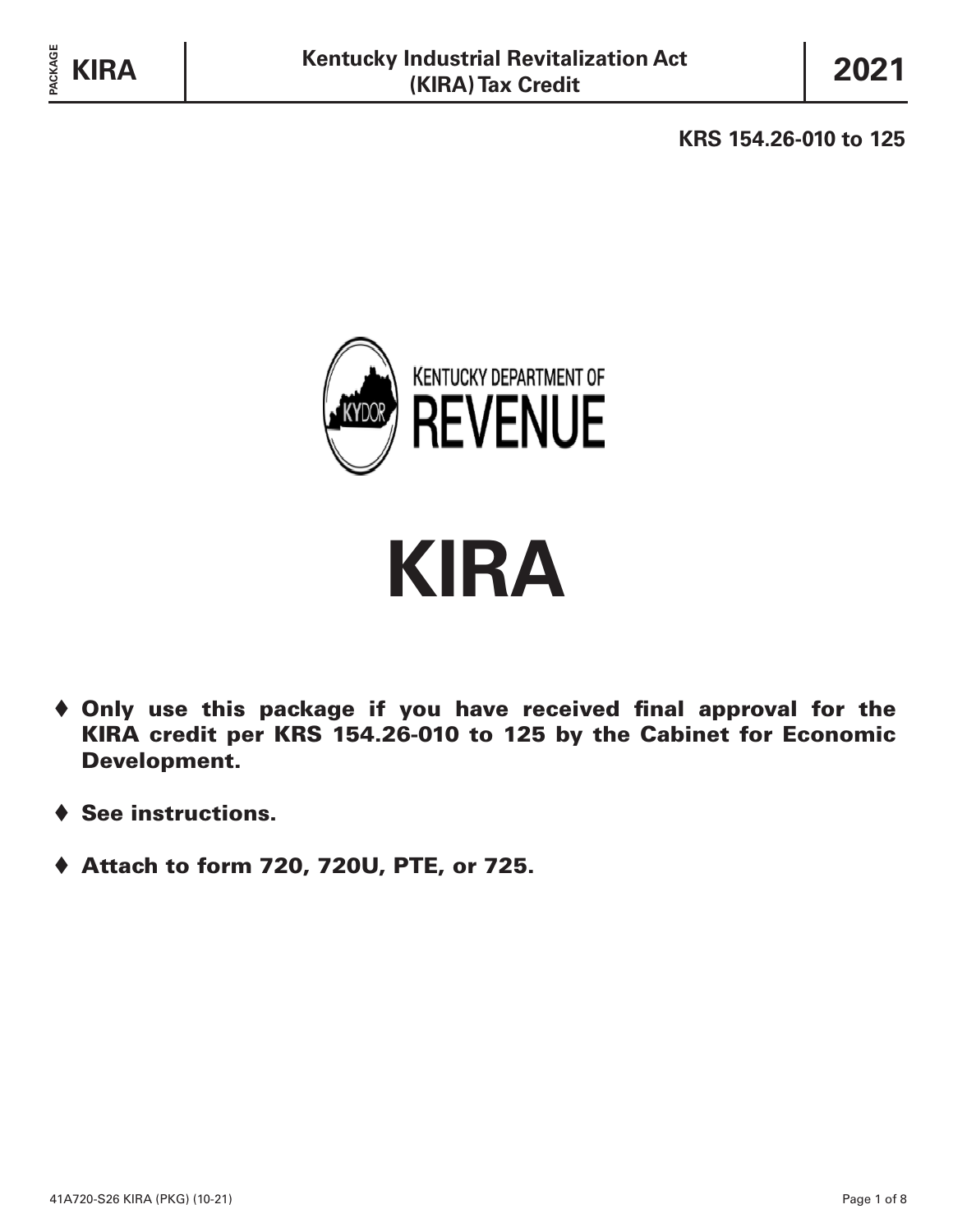**Purpose of Package –** Use this package to report KIRA tax incentives for which your business entity has been approved per KRS 154.26–010 to 125. You must have received preliminary or final approval in accordance with KRS 154.26 to determine the credit allowed. Schedule KIRA-T is used by the company which has entered into a tax incentive agreement for a Kentucky Industrial Revitalization Act (KIRA) project to maintain a record of the approved costs, wage assessment fees, and tax credits, including local wage assessment credit claimed.

**General Instructions –** Only include one incentive project per Package KIRA. If your business entity files a form 720 or 720U with the state of Kentucky, you must complete Schedule KIRA (Page 3) and Schedule KIRA-T (Page 7). If your business entity files form PTE or 725, you must complete Schedule KIRA-SP (Page 5) and Schedule KIRA-T (Page 7).

**First and Last Year Prorations—**Tax incentives are only available to be claimed during the term of the incentive agreement. Tax incentives claimed during the first and last years of an incentive agreement must be prorated accordingly. Separate period accounting is recommended, but a proration factor may be used if separate period accounting is not available.

To determine the proration factor in the first year of the incentive agreement, divide the number of days from the activation date until the end of your taxable year by the total number of days in your taxable year. Multiply the total income by the proration factor to determine the project income when separate period accounting is not available.

To determine the proration factor in the last year of the incentive agreement, divide the number of days from the first day of your taxable year through the end of the incentive agreement term by the total number of days in your taxable year. Multiply the total income by the proration factor to determine the project income when separate period accounting is not available.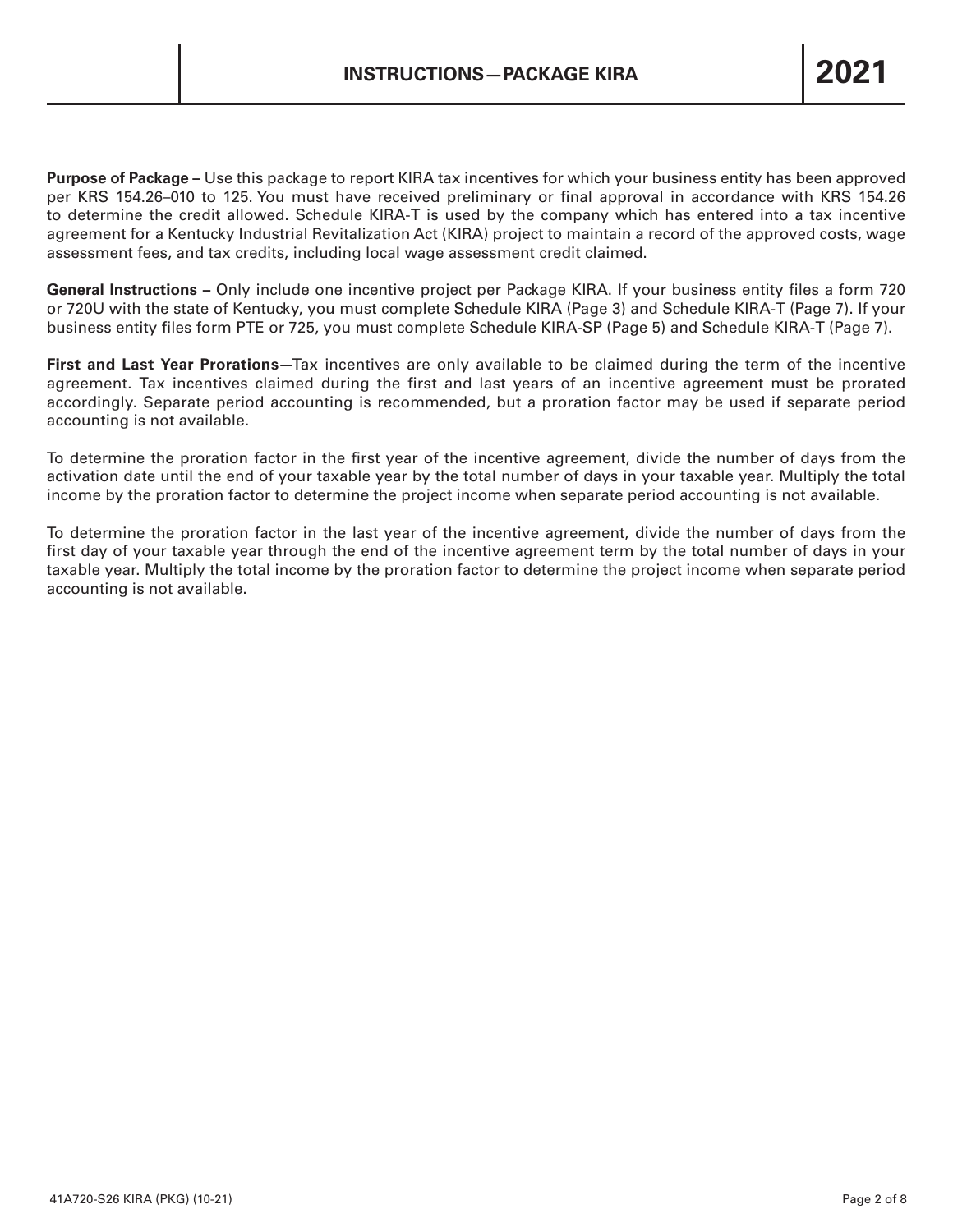



$$
\overline{\textbf{2021}}
$$

#### **Taxable Year Ending**

|                     |                                                                                                                                                                                                                                                                                                       |                                                       |                | Mo.<br>Yr.                                           |  |
|---------------------|-------------------------------------------------------------------------------------------------------------------------------------------------------------------------------------------------------------------------------------------------------------------------------------------------------|-------------------------------------------------------|----------------|------------------------------------------------------|--|
|                     | Name of Corporation                                                                                                                                                                                                                                                                                   | <b>Federal Identification Number</b>                  |                | Kentucky Corporation/LLET<br><b>Account Number</b>   |  |
| Location of Project |                                                                                                                                                                                                                                                                                                       | <b>Activation Date of KIRA</b><br>Incentive Agreement |                | <b>Economic Development</b><br><b>Project Number</b> |  |
| City                | County                                                                                                                                                                                                                                                                                                | Yr.<br>Mo.<br>Day                                     |                |                                                      |  |
|                     | <b>PART I-Computation of LLET Excluding KIRA Project</b>                                                                                                                                                                                                                                              |                                                       |                |                                                      |  |
|                     | 1 LLET from Form 720, Part II, line 1 or Form 720U, Schedule U8, Section E, line 1                                                                                                                                                                                                                    |                                                       | $\mathbf{1}$   | 00                                                   |  |
|                     |                                                                                                                                                                                                                                                                                                       |                                                       | $\overline{2}$ | 00                                                   |  |
|                     |                                                                                                                                                                                                                                                                                                       |                                                       | 3              | 00                                                   |  |
|                     | PART II-Computation of Taxable Net Income Excluding Net Income from KIRA Project and KIRA Tax Credit                                                                                                                                                                                                  |                                                       |                |                                                      |  |
|                     | Section A-Computation of Corporation Tax                                                                                                                                                                                                                                                              |                                                       |                |                                                      |  |
|                     | Enter income tax from Form 720, Part III, line 1 or Form 720U, Schedule U5, Section D, line 8                                                                                                                                                                                                         |                                                       | $\mathbf{1}$   | 00                                                   |  |
|                     |                                                                                                                                                                                                                                                                                                       | $\overline{2}$                                        | 00             |                                                      |  |
| 3                   |                                                                                                                                                                                                                                                                                                       | 3                                                     | 00             |                                                      |  |
| 4                   |                                                                                                                                                                                                                                                                                                       | $\overline{4}$                                        | 00             |                                                      |  |
|                     | Section B-Computation of Tax Excluding KIRA Project                                                                                                                                                                                                                                                   |                                                       |                |                                                      |  |
|                     | 1 Enter taxable net income from Form 720, Part I, line 43 or Form 720U, Schedule U5,                                                                                                                                                                                                                  |                                                       |                |                                                      |  |
|                     |                                                                                                                                                                                                                                                                                                       | 1                                                     | 00             |                                                      |  |
| $2^{\circ}$         |                                                                                                                                                                                                                                                                                                       | $\overline{2}$                                        | 00             |                                                      |  |
| 3                   | Taxable net income excluding net income from KIRA project (line 1 less line 2). If line 2 is                                                                                                                                                                                                          |                                                       |                |                                                      |  |
|                     |                                                                                                                                                                                                                                                                                                       |                                                       | 3              | 00                                                   |  |
| 4                   | Income tax liability excluding KIRA project (line 3 multiplied by the tax rate of 5%)                                                                                                                                                                                                                 | $\overline{a}$                                        | 00             |                                                      |  |
| 5                   |                                                                                                                                                                                                                                                                                                       | 5<br>6                                                | 00             |                                                      |  |
| 6                   |                                                                                                                                                                                                                                                                                                       | $\overline{7}$                                        | 00<br>00       |                                                      |  |
| 7<br>8              | Total tax attributable to KIRA project (Section A, line 4 less Section B, line 7)                                                                                                                                                                                                                     |                                                       |                |                                                      |  |
|                     |                                                                                                                                                                                                                                                                                                       |                                                       | 8              | 00                                                   |  |
|                     | <b>PART III-Limitation</b>                                                                                                                                                                                                                                                                            |                                                       |                |                                                      |  |
| $\mathbf{1}$        |                                                                                                                                                                                                                                                                                                       |                                                       | $\mathbf{1}$   | 00                                                   |  |
|                     |                                                                                                                                                                                                                                                                                                       |                                                       |                |                                                      |  |
| 2                   |                                                                                                                                                                                                                                                                                                       |                                                       | $\overline{2}$ | 00                                                   |  |
| 3                   | $\mathbf{u}$ is $\mathbf{u}$ of $\mathbf{u}$ to $\mathbf{v}$ and $\mathbf{v}$ and $\mathbf{v}$ and $\mathbf{v}$ and $\mathbf{v}$ and $\mathbf{v}$ and $\mathbf{v}$ and $\mathbf{v}$ and $\mathbf{v}$ and $\mathbf{v}$ and $\mathbf{v}$ and $\mathbf{v}$ and $\mathbf{v}$ and $\mathbf{v}$ and $\math$ |                                                       | 3              | 00                                                   |  |

Enter allowable credit on Schedule TCS, Part I, Column E and Column F

 *Economic development project* means a project authorized under the Kentucky Rural Economic Development Act (KREDA), Metropolitan College Consortium Tax Credit (MCC), Kentucky Small Business Tax Credit Program (KSBTC), Kentucky Selling Farmer Tax Credit (KSFTC), Kentucky Industrial Development Act (KIDA), Kentucky Jobs Retention Agreement (KJRA), Kentucky Industrial Revitalization Act (KIRA), Kentucky Jobs Development Act (KJDA), Kentucky Business Investment Program (KBI), Kentucky Reinvestment Act (KRA), Skills Training Investment Credit Act (STICA), Incentives for Energy Independence Act (IEIA), and Incentives for Energy-related Business Act (IEBA).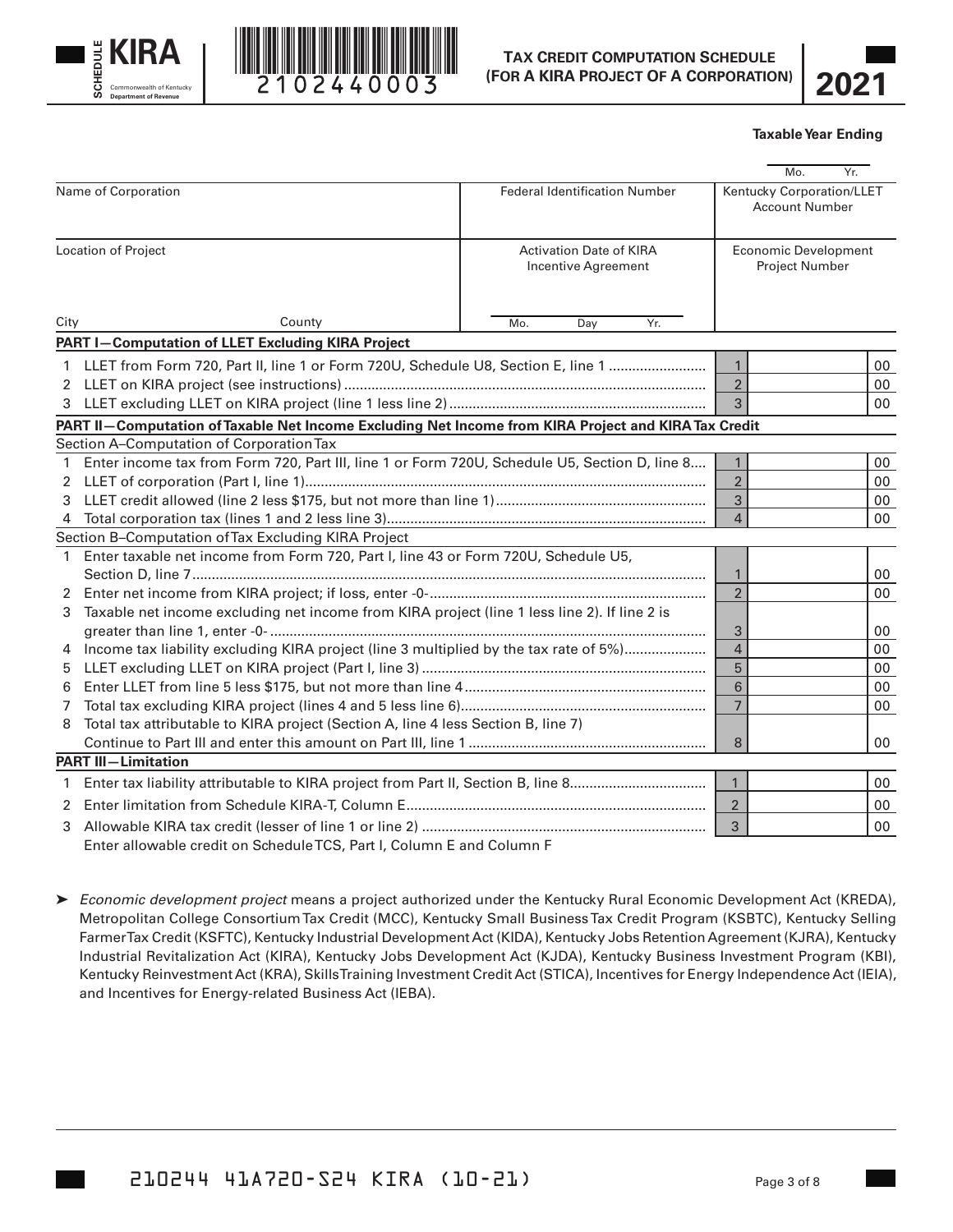The KIRA tax credit is applied against the corporation income tax imposed by KRS 141.040 and/or the limited liability entity tax (LLET) imposed by KRS 141.0401. The amount of tax credit against each tax can be different; however, for tracking purposes, the maximum amount of credit used against either tax is the amount that is used for the tax year.

**PURPOSE OF SCHEDULE**—This schedule is used by a corporation to determine the credit allowed against the Kentucky corporation income tax and/or LLET attributable to the project per KRS 141.403.

### **GENERAL INSTRUCTIONS**

#### **Part I—Computation of LLET Excluding KIRA Project**

**Line 2**—Use Form 720, Schedule L on page 8 or Form 720U, Schdule U8 to compute a separate LLET of the KIRA project using only the Kentucky gross receipts and Kentucky gross profits of the project. Enter "KIRA" at the top center of the separate Schedule L or Schedule U8 and attach it to the tax return when filed. If approved for multiple projects, attach a separate Schedule L or Schedule U8 of each project's LLET computation. In the first and last years of each project, only calculate Kentucky gross receipts and gross profits received during the term of the incentive agreement.

If the corporation has operations other than the KIRA project, it must attach schedules reflecting the computation of Kentucky gross profits and Kentucky gross receipts from the KIRA project per KRS 141.403(6) (b)\*\* or KRS 141.403(7)(b).\*\*\*\*

#### **Part II—Computation of Taxable Net Income Excluding Net Income from KIRA Project and KIRA Tax Credit**

# **Section B**

**Line 2—**Enter net income for KIRA project. If the corporation's only operation in Kentucky is the KIRA project, the amount entered on Line 1 must also be entered on Line 2. If the corporation has operations other than the KIRA project, it must attach schedules reflecting the computation of the net income from the KIRA project per KRS 141.403(6)(a)\* or KRS 141.403(7) (a).\*\*\* In the first and last years of each project, only calculate Kentucky net income received during the term of the incentive agreement.

See form for computation.

# **Part III—Limitation**

Calculate KIRA tax credit based on the corporation's tax liability, tax liability attributable to KIRA project, and credit limitation from Schedule KIRA-T. Enter credit on Schedule TCS, Part I, Column E and Column F.

A corporation with more than one economic development project must separately compute the tax credit derived from each project. Complete the applicable tax computation schedules (KREDA, KIDA, KJRA, KIRA, KJDA, KBI, KRA, IEIA, or IEBA) for each project. A corporation approved for the Skills Training Investment Credit Act (STICA) or Metropolitan College Consortium Tax Credit (MCC) must attach a copy of the certification(s) from

the Bluegrass State Skills Corporation. A corporation approved for the Kentucky Small Business Tax Credit Program (KSBTC) or the Kentucky Selling Farmer Tax Credit (KSFTC) must attach a copy of the certification from the Kentucky Economic Development Finance Authority.

**Alternative Methods**—Per KRS 141.403(8), if the approved company can show that the nature of the operations and activities of the approved company are such that it is not practical to use separate accounting to determine net income, Kentucky gross receipts, or Kentucky gross profits from the facility where the project is located, the approved company must determine net income, Kentucky gross receipts, or Kentucky gross profits attributable to the project using an alternative method approved by the Department of Revenue. Thus, if any method other than separate accounting is used, **a copy of the letter from the Department of Revenue approving the alternative method must be attached to this schedule.**

#### **Separate Facility**

- \* Per KRS 141.403(6)(a), if the project is a totally separate facility, net income attributable to the project shall be determined by the separate accounting method.
- \*\* Per KRS 141.403(6)(b), if the project is a totally separate facility, Kentucky gross receipts or Kentucky gross profits attributable to the project shall be determined under the separate accounting method reflecting only the Kentucky gross receipts or Kentucky gross profits directly attributable to the facility.

# **Expansion to Existing Facility**

- \*\*\* Per KRS 141.403(7)(a), if the KIRA project is an expansion to a previously existing facility, net income attributable to the entire facility shall be determined under the separate accounting method and the net income attributable to the KIRA project shall be determined by apportioning the separate accounting net income of the entire facility to the KIRA project income using a formula approved by the Department of Revenue. **A copy of the letter from the Department of Revenue approving the percentage must be attached to this schedule.**
- \*\*\*\* Per KRS 141.403(7)(b), if the KIRA project is an expansion to a previously existing facility, Kentucky gross receipts or Kentucky gross profits attributable to the entire facility shall be determined under the separate accounting method and the Kentucky gross receipts or Kentucky gross profits attributable to the KIRA project shall be determined by apportioning the separate accounting Kentucky gross receipts or Kentucky gross profits of the entire facility to the KIRA project Kentucky gross receipts or Kentucky gross profits using a formula approved by the Department of Revenue. **A copy of the letter from the Department of Revenue approving the percentage must be attached to this schedule.**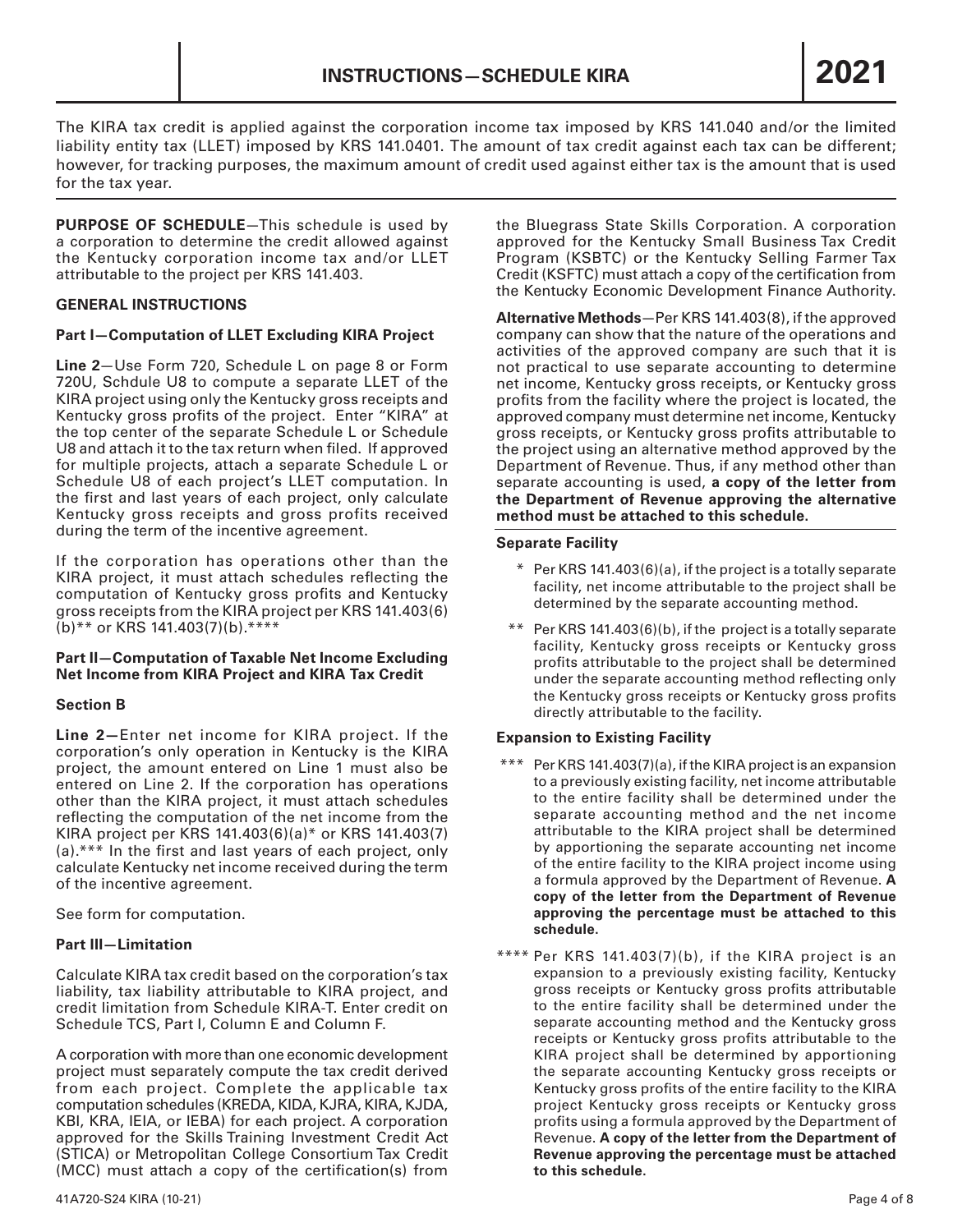





#### **Taxable Year Ending**

|                             |                                                                                              |                                                                                          |                                                    |                | laxable rear Ending |     |    |
|-----------------------------|----------------------------------------------------------------------------------------------|------------------------------------------------------------------------------------------|----------------------------------------------------|----------------|---------------------|-----|----|
|                             |                                                                                              |                                                                                          |                                                    |                | Mo.                 | Yr. |    |
| Name of Pass-through Entity |                                                                                              | <b>Federal Identification Number</b>                                                     | Kentucky Corporation/LLET<br><b>Account Number</b> |                |                     |     |    |
|                             | Location of Project                                                                          | <b>Activation Date of KIRA</b><br>Incentive Agreement                                    | <b>Economic Development</b><br>Project Number      |                |                     |     |    |
| City                        | County                                                                                       | Mon.<br>Yr.<br>Day                                                                       |                                                    |                |                     |     |    |
|                             | PART I-Computation of KIRA Tax Credit and Tax Due                                            |                                                                                          |                                                    |                |                     |     |    |
| $\mathbf{1}$                |                                                                                              |                                                                                          |                                                    | $\mathbf{1}$   |                     |     | 00 |
| 2                           |                                                                                              |                                                                                          |                                                    | 2 <sup>1</sup> |                     |     | 00 |
| 3                           | Kentucky taxable income on KIRA project after net operating loss deduction                   |                                                                                          |                                                    |                |                     |     |    |
|                             |                                                                                              |                                                                                          |                                                    | 3              |                     |     | 00 |
|                             |                                                                                              |                                                                                          |                                                    | $\overline{4}$ |                     |     | 00 |
| 5                           | LLET on KIRA project (see instructions). Not applicable for general partnerships             |                                                                                          |                                                    | $\overline{5}$ |                     |     | 00 |
|                             | 6 LLET credit allowed (line 5 less \$175, but not more than line 4). Not applicable for      |                                                                                          |                                                    |                |                     |     |    |
|                             |                                                                                              |                                                                                          |                                                    | 6              |                     |     | 00 |
|                             |                                                                                              |                                                                                          |                                                    | $\overline{7}$ |                     |     | 00 |
| 8                           |                                                                                              |                                                                                          |                                                    | 8              |                     |     | 00 |
| 9                           | Enter the lesser of line 7 or line 8 as either:                                              |                                                                                          |                                                    |                |                     |     |    |
|                             |                                                                                              |                                                                                          |                                                    |                |                     |     | 00 |
|                             | or                                                                                           |                                                                                          |                                                    |                |                     |     |    |
|                             |                                                                                              |                                                                                          |                                                    |                |                     |     | 00 |
| 10                          | Tax Due on the Project-If line 7 is larger than line $9(a)$ or $9(b)$ , enter the difference |                                                                                          |                                                    |                |                     |     |    |
|                             | here as a liability of the pass-through entity and add to the tax due on Form PTE,           |                                                                                          |                                                    |                |                     |     |    |
|                             |                                                                                              |                                                                                          |                                                    | 10             |                     |     | 00 |
|                             | <b>PART II-Estimated Tax Election</b>                                                        |                                                                                          |                                                    |                |                     |     |    |
|                             | In accordance with KRS $141.403(4)(b)$ ,                                                     |                                                                                          |                                                    |                |                     |     |    |
|                             | elects for the taxable year ended                                                            | Name of Pass-through Entity<br>, in lieu of the KIRA tax credit, to have an amount equal |                                                    |                |                     |     |    |

to the lesser of line 7 or line 8 above applied as an estimated tax payment.

#### $\blacktriangleright$

Signature of Shareholder, Partner, or Member Date New York 2012 19:30 and 2012 19:30 and 2012 19:30 and 2012 19:30 and 2013 19:30 and 2013 19:30 and 2013 19:30 and 2013 19:30 and 2013 19:30 and 2013 19:30 and 2013 19:30 an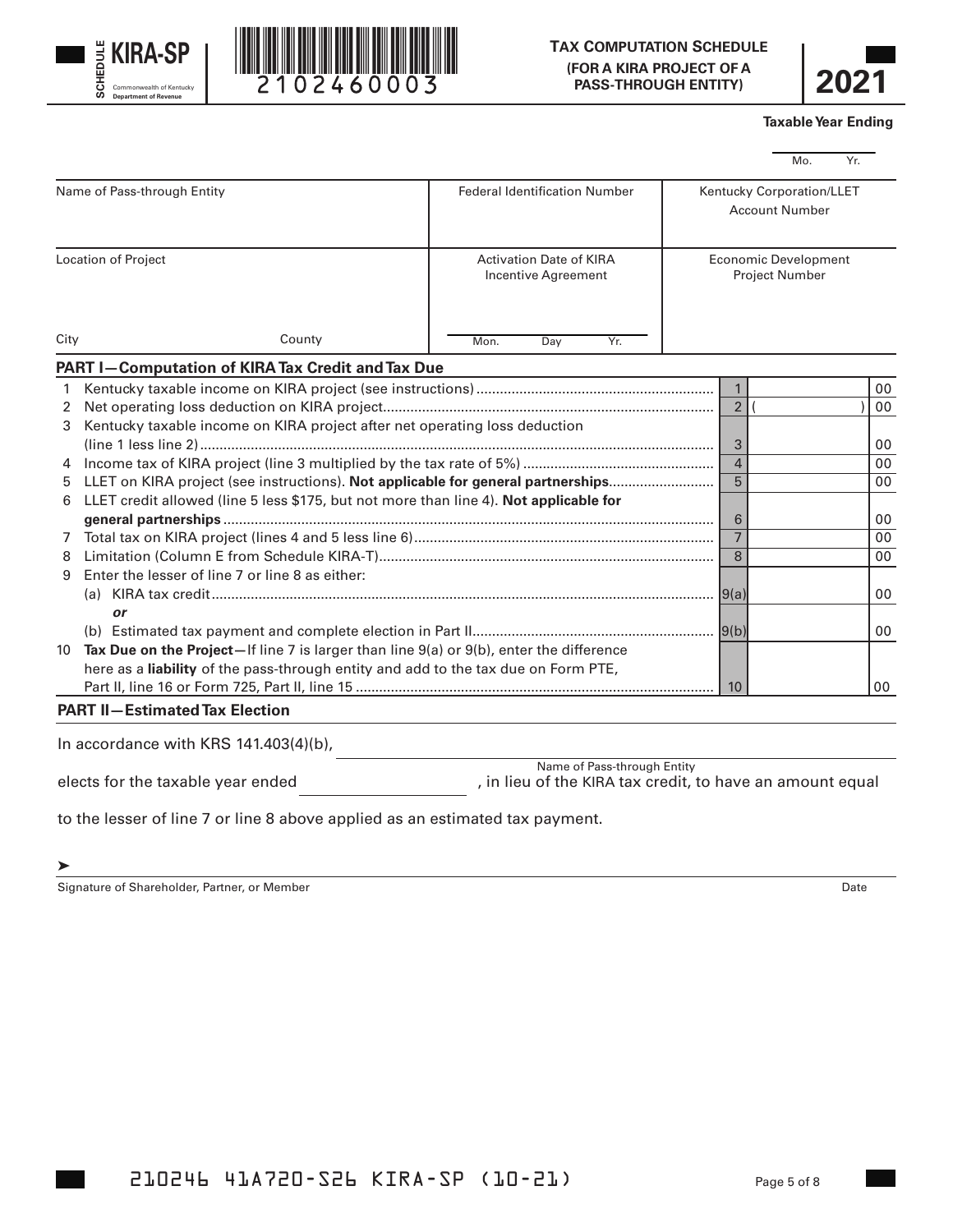**PURPOSE OF SCHEDULE**—This schedule is used by a passthrough entity to determine the credit allowed against the Kentucky income tax and/or LLET attributable to the project per KRS 141.403.

Pass-through entities should first complete Form PTE to determine net income (loss), deductions, etc., from the entire operations of the pass-through entity. The passthrough entity should then complete Schedule KIRA-SP to determine the KIRA tax credit and the tax due, if any, from the KIRA project. A pass-through entity is subject to tax per KRS 141.020 and KRS 141.0401 on the net income and the Kentucky gross receipts or Kentucky gross profits from the KIRA project and the KIRA credit is applied against the tax of the KIRA project. Consequently, the pass-through entity must use Form PTE(K) to exclude the net income from the KIRA project from the partners', members', or shareholders' distributive share income.

**Multiple Projects**—A pass-through entity with multiple economic development projects must complete the applicable schedules (KREDA-SP, KIDA-SP, KJRA-SP, KIRA-SP, KJDA-SP, KBI-SP, KRA-SP, IEIA-SP, or IEBA-SP) to determine the credit and net tax liability, if any, for each project.

**Line 1**—If the pass-through entity's only operation is the KIRA project, the amount entered on Line 1 is the net income (loss) from Form PTE. If the pass-through entity has operations other than the KIRA project, a schedule must be attached reflecting the computation of the net income (loss) from the KIRA project in accordance with the following instructions and enter on Line 1. In the first and last years of each project, only calculate Kentucky taxable income received during the term of the incentive agreement.

**Separate Facility**—Per KRS 141.403(6), if the project is a totally separate facility, net income, Kentucky gross receipts, or Kentucky gross profits attributable to the project must be determined by a separate accounting method.

**Expansion of Existing Facility**—Per KRS 141.403(7), if the KIRA project is an expansion to a previously existing facility, the net income, Kentucky gross receipts, or Kentucky gross profits must be determined under a separate accounting method reflecting the entire facility and the net income, Kentucky gross receipts, or Kentucky gross profits must be determined by apportioning the net income, Kentucky gross receipts, or Kentucky gross profits of the entire facility to the economic development project by a formula approved by the Department of Revenue. **A copy of the letter from the Department of Revenue approving the percentage must be attached to the schedule.**

**Alternative Methods**—Per KRS 141.403(8), if the approved company can show that the nature of the operations and activities of the approved company are such that it is not practical to use a separate accounting method to determine the net income, Kentucky gross receipts, or Kentucky gross profits from the facility where the economic development project is located, the approved company must use an alternative method approved by the Department of Revenue. **A copy of the letter from the Department of Revenue approving the alternative method must be attached to this schedule.**

**Separate Accounting**—If the economic development project is a totally separate facility, net income must reflect only the gross income, deductions, expenses, gains, and losses allowed under this chapter directly attributable to the facility and overhead expenses apportioned to the facility; and Kentucky gross receipts or Kentucky gross profits must reflect only Kentucky gross receipts or Kentucky gross profits directly attributable to the facility.

If the economic development project is an expansion to a previously existing facility, net income of the entire facility must reflect only the gross income, deductions, expenses, gains, and losses allowed under this chapter directly attributable to the facility and overhead expenses apportioned to the facility; and Kentucky gross receipts and Kentucky gross profits must reflect only Kentucky gross receipts and Kentucky gross profits directly attributable to the facility. Net income, Kentucky gross receipts, and Kentucky gross profits of the entire facility attributable to the economic development project must be determined by apportioning the net income, Kentucky gross receipts, and Kentucky gross profits by a formula approved by the Department of Revenue.

**Line 2**—Enter the net operating loss from the KIRA project, if any, being carried forward from previous years.

**Note**: Just as the income from a KIRA project does not flow through to partners, members, or shareholders, neither do the losses. The project's net operating loss from prior years must be subtracted from the project income before calculating the KIRA credit.

**General Partnership**—Lines 5 and 6 of this schedule should not be completed by a general partnership as a general partnership is not subject to LLET.

**Line 5**—Use Schedule L on page 10 of Form PTE or page 5 of Form 725 to compute a separate LLET of the KIRA project using only the Kentucky gross receipts and Kentucky gross profits of the project. Enter "KIRA" at the top center of the separate Schedule L and attach it to the tax return when filed. If approved for multiple projects, attach a separate Schedule L of each project's LLET computation. In the first and last years of each project, only calculate Kentucky LLET received during the term of the incentive agreement.

**Line 9**—In lieu of the tax credit, the approved company may elect, on an annual basis, to apply as an estimated tax payment an amount equal to the allowable tax credit. Any estimated tax payment must be in satisfaction of the tax liability of the partners, members, or shareholders of the passthrough entity and must be paid on behalf of the partners, members, or shareholders. Enter an amount on either (a) or (b), but in no case should there be an entry on both (a) and (b). Per KRS 141.403(5), this estimated tax payment is excluded in determining each partner's, member's, or shareholder's distributive share income or credit from a pass-through entity. Accordingly, the partners, members, or shareholders are not entitled to claim any portion of this estimated tax payment against their Kentucky income tax liability.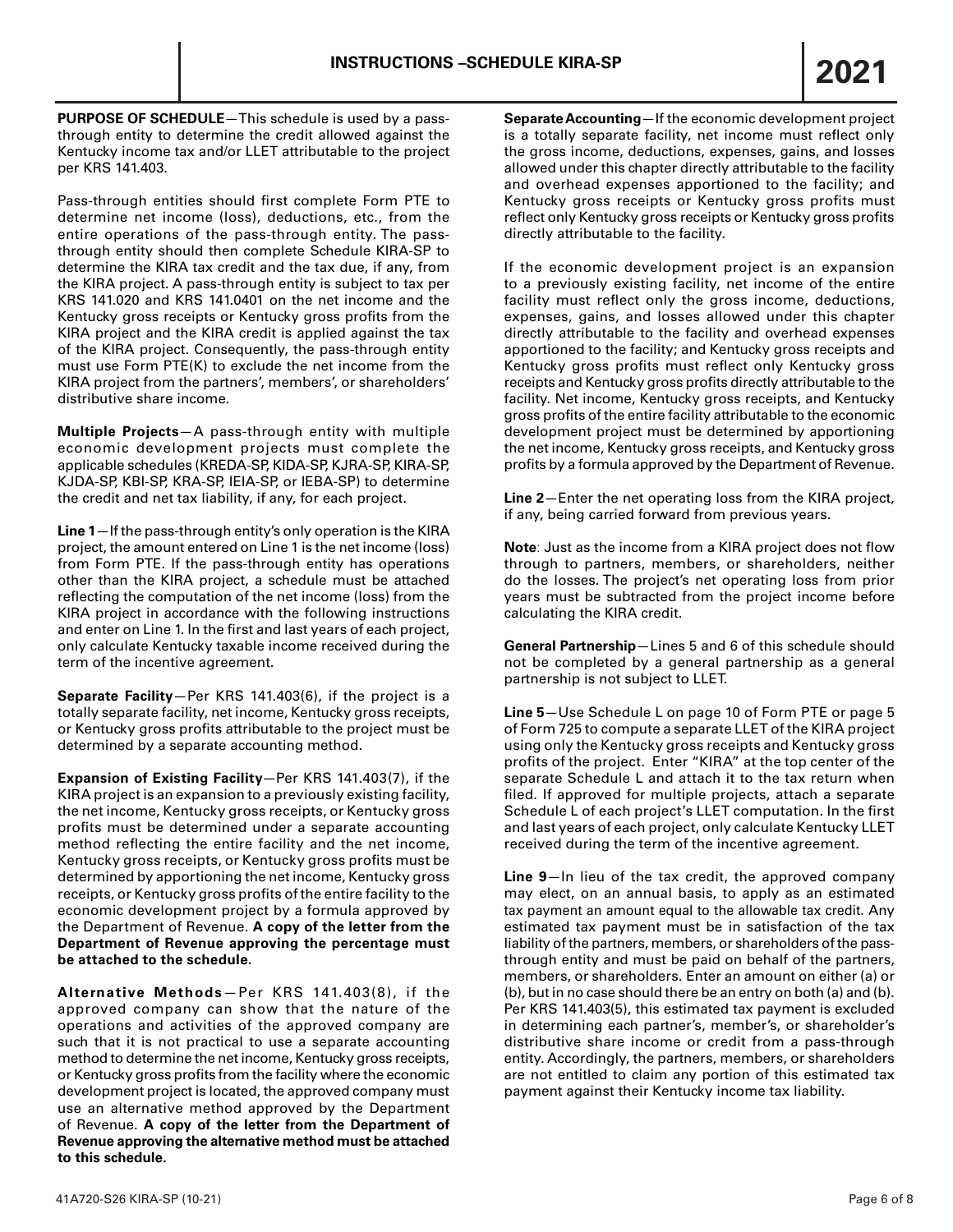





Name of Entity

| Entity Type<br>Corporation<br>Limited Liability Pass-through Entity<br>General Partnership<br>Other |                                                                     |                                                                                                                                        | <b>Federal Identification Number</b>                  |                          |                                                 | Kentucky Corporation/LLET<br><b>Account Number</b> |                                                                                           |  |
|-----------------------------------------------------------------------------------------------------|---------------------------------------------------------------------|----------------------------------------------------------------------------------------------------------------------------------------|-------------------------------------------------------|--------------------------|-------------------------------------------------|----------------------------------------------------|-------------------------------------------------------------------------------------------|--|
| Location of Project                                                                                 |                                                                     |                                                                                                                                        | <b>Activation Date of KIRA</b><br>Incentive Agreement |                          | <b>Economic Development</b><br>Project Number   |                                                    |                                                                                           |  |
| City<br>County                                                                                      |                                                                     |                                                                                                                                        |                                                       | Mo.<br>Day<br>Yr.        |                                                 |                                                    |                                                                                           |  |
| A<br>Taxable<br>Year<br>Ended                                                                       | $\, {\bf B}$<br>Carry Forward<br>Balance<br>of<br>Approved<br>Costs | $\mathbf{C}$<br>State Wage<br>Assessment<br>Credit Claimed or<br>Appropriations<br>Received Under an<br><b>Appropriation Agreement</b> | D<br>Local<br>Wage<br>Assessment<br>Credit<br>Claimed |                          | E<br><b>KIRA</b><br>Tax<br>Credit<br>Limitation | Income/LLET<br>Tax                                 | F<br><b>KIRA Tax</b><br><b>Credit Claimed</b><br>on Return<br>Corporation<br>License Tax* |  |
|                                                                                                     |                                                                     |                                                                                                                                        |                                                       | $=$<br>$=$               |                                                 |                                                    |                                                                                           |  |
|                                                                                                     |                                                                     |                                                                                                                                        |                                                       | $=$<br>$=$               |                                                 |                                                    |                                                                                           |  |
|                                                                                                     |                                                                     |                                                                                                                                        |                                                       | $=$<br>$=$               |                                                 |                                                    |                                                                                           |  |
|                                                                                                     |                                                                     |                                                                                                                                        |                                                       | $=$<br>$=$               |                                                 |                                                    |                                                                                           |  |
|                                                                                                     |                                                                     |                                                                                                                                        |                                                       | $=$<br>$=$               |                                                 |                                                    |                                                                                           |  |
|                                                                                                     |                                                                     |                                                                                                                                        |                                                       | $=$<br>$=$               |                                                 |                                                    |                                                                                           |  |
|                                                                                                     |                                                                     |                                                                                                                                        |                                                       | $=$<br>-<br>$\mathbf{I}$ |                                                 |                                                    |                                                                                           |  |
|                                                                                                     |                                                                     |                                                                                                                                        |                                                       | ) =<br>$) =$             |                                                 |                                                    |                                                                                           |  |
|                                                                                                     |                                                                     |                                                                                                                                        |                                                       | $r =$<br>$) =$           |                                                 |                                                    |                                                                                           |  |
|                                                                                                     |                                                                     |                                                                                                                                        |                                                       | $r =$<br>$) =$           |                                                 |                                                    |                                                                                           |  |
|                                                                                                     |                                                                     |                                                                                                                                        |                                                       | ) =                      |                                                 |                                                    |                                                                                           |  |
|                                                                                                     |                                                                     |                                                                                                                                        |                                                       | $) =$                    |                                                 |                                                    |                                                                                           |  |

*\* Corporation license tax was repealed effective for tax periods ending on or after December 31, 2005.*